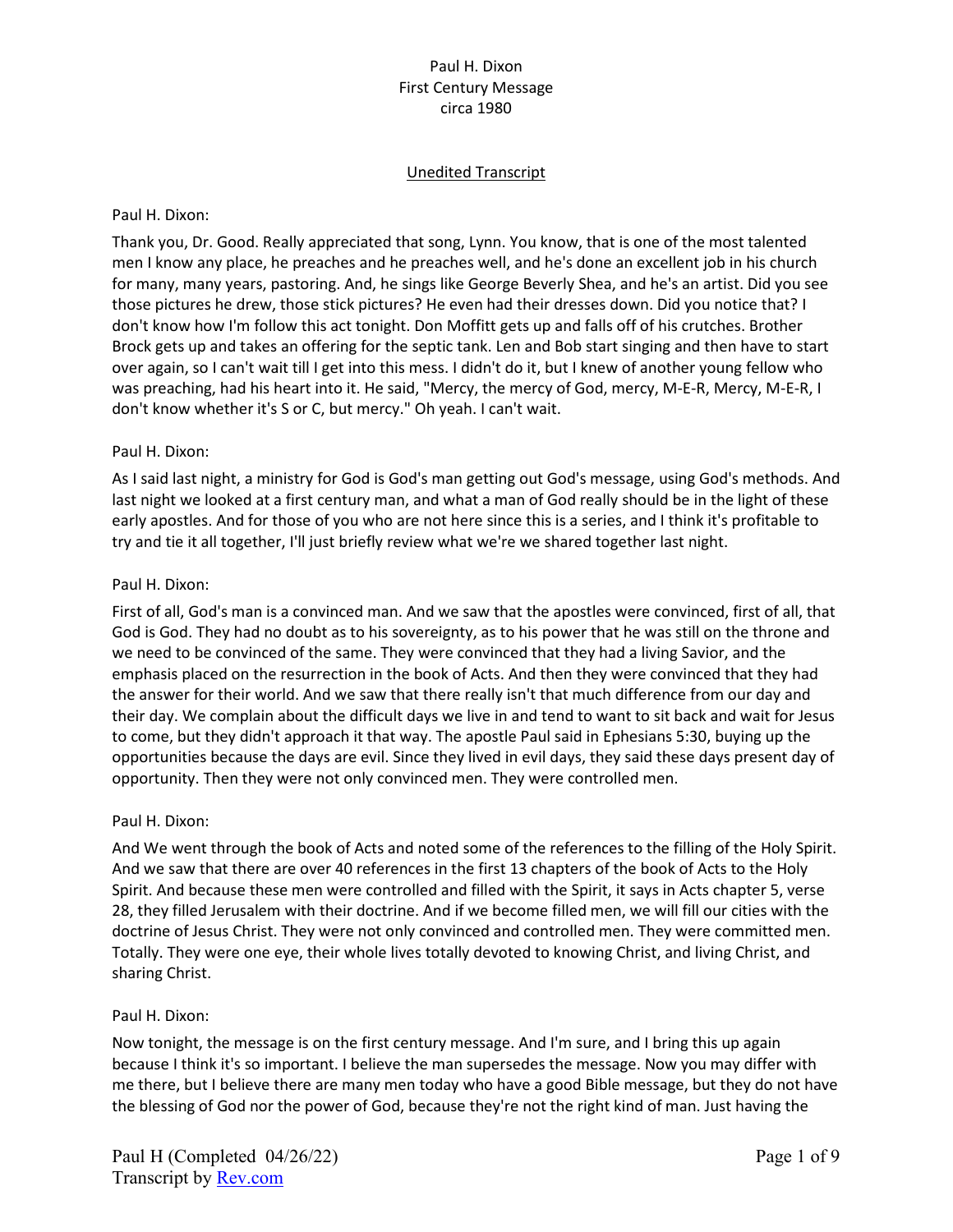message, just having the content, just having your sermon or somebody else's sermon is not going to get the job done unless we're the kind of man that God wants us to be.

## Paul H. Dixon:

Now, when I talk about the message, I believe that there's, first of all, the spoken message that every preacher and every layman has to share, of course. And we're all to take this message out day in and day out. But there's also the preached message. And since I believe that, especially this gathering for these three days is a fellowship of many, many pastors. And I don't know about you, but I find that I need to be preached to. Maybe you don't, but I do. And I find, I listen to cassettes frequently of other men and my heart is blessed with their messages, but I still don't get the same from a tape that I get from listening to a man in person and just being there. And so I want to especially talk about the message that the first century men preached.

### Paul H. Dixon:

There are 20 sermons in the book of Acts, the apostle Paul preached nine of them, Peter preached nine, James preached one, and Steven preached one. There, of course, also other instructions by brief statements as to what the message contained. And I believe all of the epistles of course give us the message of first century men. But I want us tonight to direct our attention to one sermon and more or less dissect that sermon to see what that message contained. And I think that we would do well to study the message Peter brought in Acts chapter two, if you'll turn there with me, please.

#### Paul H. Dixon:

Now I've chosen this with two considerations in mind. I believe we should study the sermon of Peter because it was the first sermon after after Pentecost. Surely God would have it to be a model of sorts or he would out of placed it first. Secondly, I would have us to consider this sermon because it was so successful. I mean, after all, a man who preached one message and brought so many thousands to Jesus Christ had to have something in that message. Again, we recognized that he was controlled by the Spirit of God. He had the unction of God upon him. And of course, this is what it's all about. You and I both know that there are times when you preach a message, and it's really not the best of messages and it's possibly even lacking in content. And maybe you don't even feel especially close to the Lord that day. But, God in his sovereignty just moves in and blesses that message in a wonderful way. So we know that God is the one who does the working. But, I think we still do well to study the content of that message. And there are many things that we might share from this sermon, but a few things I would especially point out.

#### Paul H. Dixon:

Number one, I believe that Peter made much of simplicity. Peter was a simple preacher. Now you'll notice in Acts chapter two when he begins to preach in verse 14, it says, "But Peter, standing up with the 11 lifted up his voice and said unto them." Now I think that's interesting the introduction to a sermon. The first thing it tells us is that he stood up. Now that's unusual. The rabbis always sat down. Peter stood up. I think it's interesting that Jesus said to his disciples, "Do not allow men to call you rabbi."And I think with Jesus was saying here, he is saying, "Men, I don't want you just to be teachers. I want you to be heralds of the gospel. I don't want you just to instruct people. I want you to herald this message out to people and preach this message." And I can just see Peter must have probably been taller than the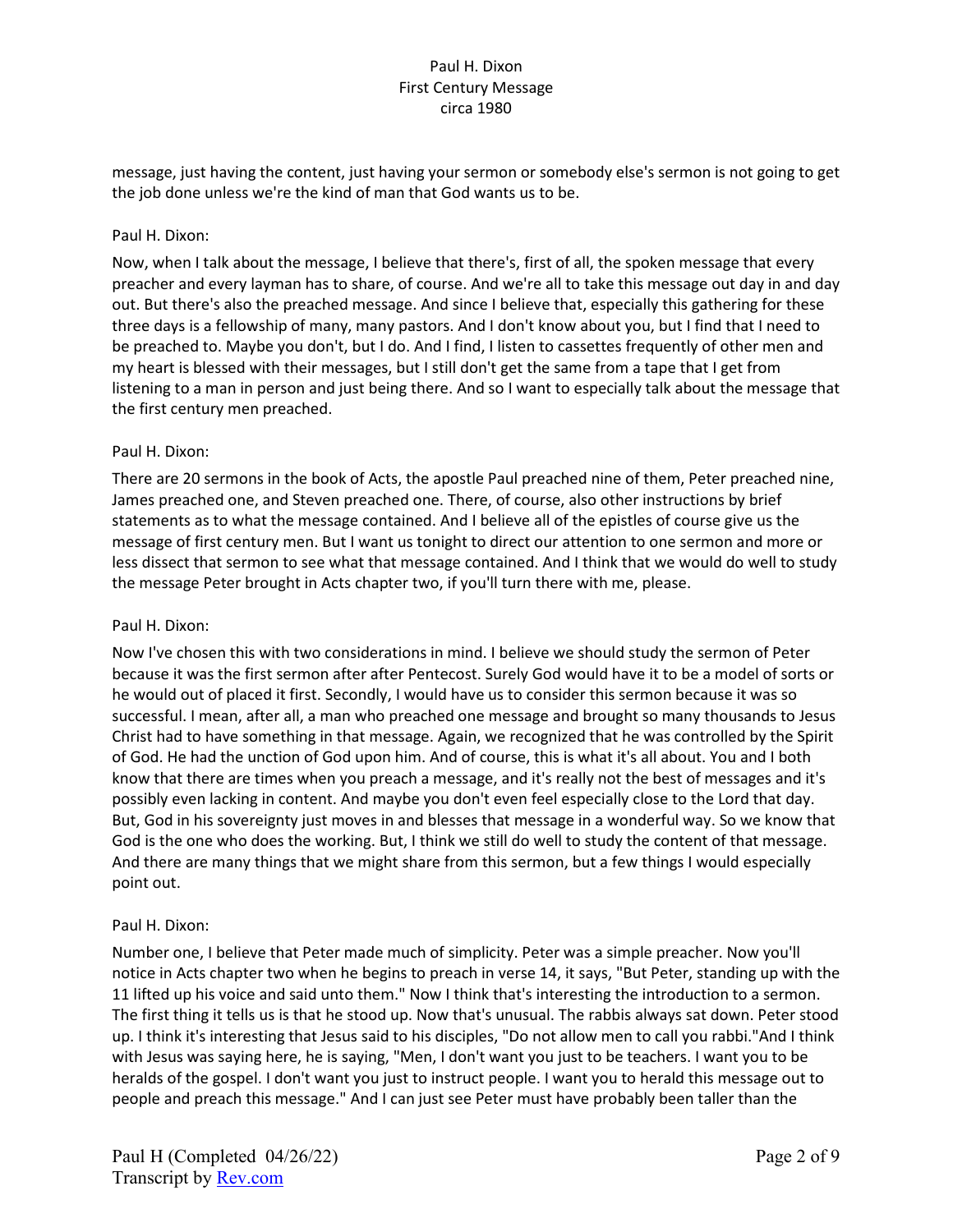average Jewish man. I visualize him as being much more of a man's man than the apostle Paul. And just him standing there, immediately a hush must have come over that crowd as he stood to bring the message.

## Paul H. Dixon:

Then I think it's also interesting that it says he was standing up with the 11. They must have stood with him. You who are lay people here tonight, we cannot impress upon you enough the importance of you standing with us when we preach. We do not mean that as they did on that day, perhaps to stand up with us on the platform, but please with us in your prayer support. Please stand with us, not only before the services, but during the services, and after the services. Stand with us, brethren, hold us up in prayer. We need it. Tomorrow night many of these things that we just touch on tonight, we're going to go into in detail as we look at first century methods. But the 11th stood with him.

### Paul H. Dixon:

And then it says he lifted up his voice. Two things impressed me. Number one, he had to lift up his voice because there was a crowd of people and he had to speak loudly. Now, I don't think most of us as preachers need to be told this, but brethren, if they don't hear us, what's the purpose of preaching? I don't mean that we all have to shout and that we all have to be the exceedingly emotional type of an individual. But brethren, I believe with the message we have, we better lift up our voices. The second thing that impresses me, not only did he speak loudly, but he spoke with authority. He lifted up his voice and just the way he was saying it, he was speaking with authority. Now here's the paradox. The apostle Paul says, "When we preach the message, we should be in fear and trembling." We're not putting confidence in ourselves, but as we start that message, we should speak with authority because of bringing the Word of God. That's the way Peter spoke.

#### Paul H. Dixon:

And then it says, he said unto them. Now I'm like you, I would tend to slide over the word said, but we can't because it's a rare word that is found in the New Testament, the way that is found here. This particular word, in fact, I think the New ASV and several other translations give it, instead of said, he addressed himself to these people, and it means to speak forth clearly. In other words, when he spoke, I think we could apply this, he annunciated his words. It's not just speaking loud and it's not just speaking with authority. It's enunciating your words so people can hear you and understand what you're saying, but there's something more to that. He put it out there so they all could understand it. That's what it means. They got the message. It's quite evident. In fact, as you know, these people cried out, Watch shall we do with the message you preach?" They evidently got a hold of it. That's the way we have to get this message out, brethren. We have to make it simple.

# Paul H. Dixon:

Someone has said, the outcome of culture is simplicity, and that's right. I'm not going to take the time tonight. I would just, perhaps maybe you'd like to study it for yourself. It's interesting. The apostle Paul, you might just want to note it in Acts 17:3, tells how he opened the Word of God, alleging certain things. And the word opening means making plain, expounding, the same words that are used in Luke 24, when the men walked along the road with Jesus and their eyes were opening, it was suddenly plain to them. They could see who Jesus was, who they were talking to. And they said, "Did he not wonderfully open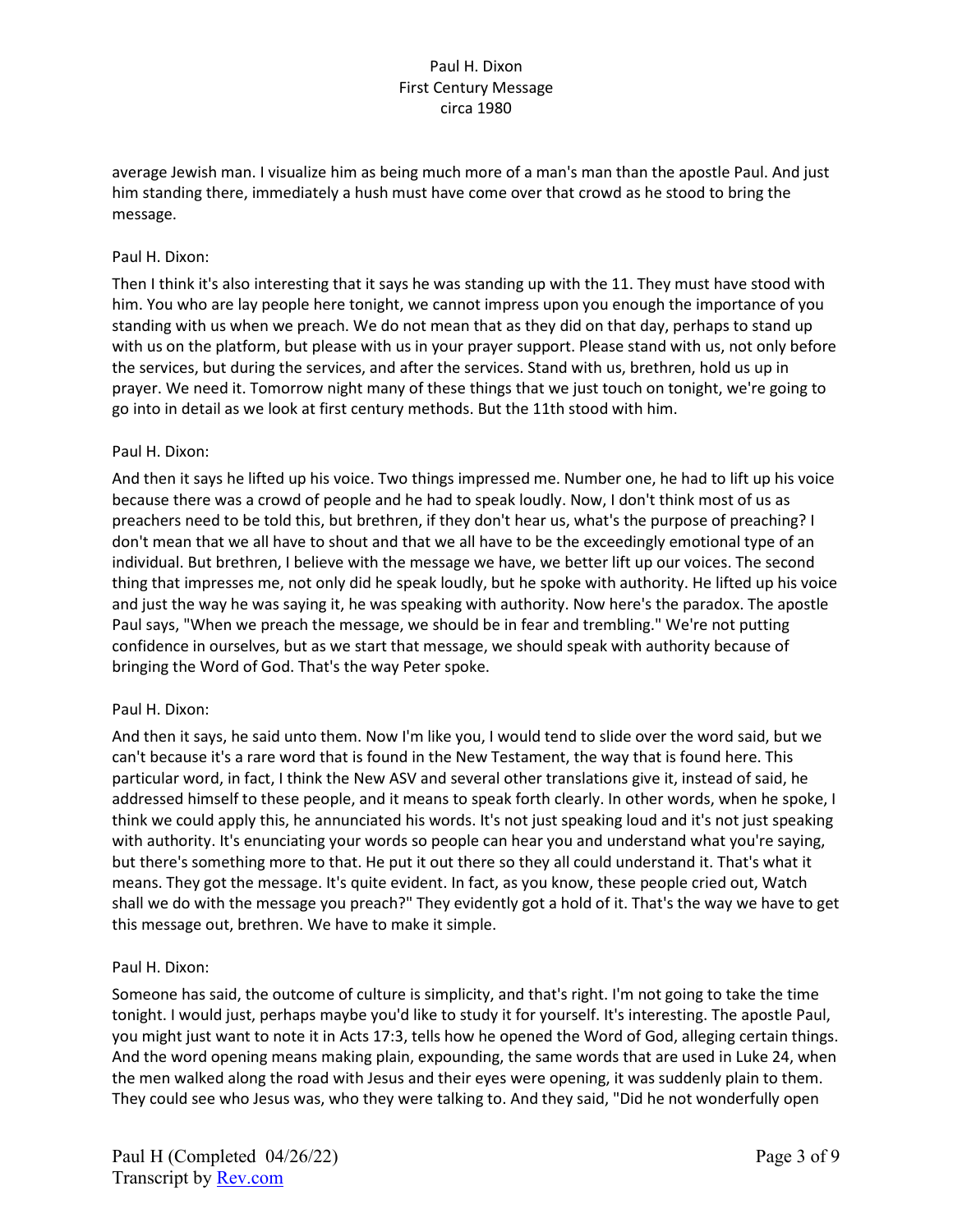up the scriptures unto us?" He made the scriptures plain to us. That's the way Paul presented the word of God. Alleging means he set things in order. Brethren, there's nothing especially spiritual about hiding what you're trying to say. I think sometimes we would do well to go home and ask our kids, what did I say? Really. Peter and Paul were not interested in being performers. They were interested in being preachers. Like this, it says here in Acts two, "He lifted up his voice and he said it forth. He addressed it unto them." He wasn't preaching before them. He was preaching to them.

### Paul H. Dixon:

Spurgeon said, and of course as only Spurgeon said it, I was telling Pat my wife today, I was showing her some of the things that I reviewed that Spurgeon had to say on preaching. And I wish he were around today. I really do. I don't think anyone is saying what Spurgeon said. He said it in such a unique way. And he wasn't afraid to say anything right where people were. He said, "Brethren, shake yourselves up. If you are too precise, may the Lord set you on fire and consume your bonds of red tape." If you have become so improperly proper that you cannot commit a proper impropriety, then pray God to help you be less proper. And that's right. It's possible to be a proper preacher and have all homiletics and everything else. And yet are the people getting the message here was a simple preacher, Spurgeon said, and I like this. He said, "When God got ready to feed Elijah, he didn't send a peacock. He sent a Raven."

### Paul H. Dixon:

I'm reminded of the story of A.T Pearson, and Pearson one day, he had a great church, a big church. The Presbyterians were flocking to hear him. No one getting saved, but they were coming to hear him. Incidentally, Charles Spurgeon had such an impact on Pearson that he renounced infant baptism and was immersed when he was in his sixties. That's right. Pearson finally went up to P.P Bliss. We sang the song, And Can It Be, like you said, real content there. And if you notice P.P Bliss died when he was 38. And he was traveling with an evangelist by the name of Major Whittle, and Pearson was attending the meeting and he couldn't get over how many people were being saved. And these were just common, ordinary folks. They weren't great theologians or anything else. They were just singing the gospel and preaching the word of God.

#### Paul H. Dixon:

And P.P Bliss and Major Whittle were in a room. And A.T Pearson went in there before a service and Pearson said, "What's wrong? How come I can preach such great sermons and nothing's happening, and you fellows preach those sermons and things are happening? I don't get it." And P.P Bliss looked at him and said, "Well, Pearson, if you ever surrender your all to God, God will use you." Pearson didn't get over it. And for two years, every day at a certain time in the evening, he would go to a room in the top of his church and he would just pray, "God, I don't know what it is that isn't surrendered. Would you show me?" For two years he prayed like that. One day it hit him. He ran downstairs, called up his deacons, met in one of their homes for a deacons meetings. He said, "Men, God showed me what's wrong." He said, "I have been trying to be a sensational, cultural, polished preacher. God has showed me that's not what he wants me to do."

# Paul H. Dixon:

And about that time there came a knock on the door. Someone said, "Dr. Pearson, the church is on fire." And he ran down to see his church in flames. All of his library, all of his sermons. Incidentally, no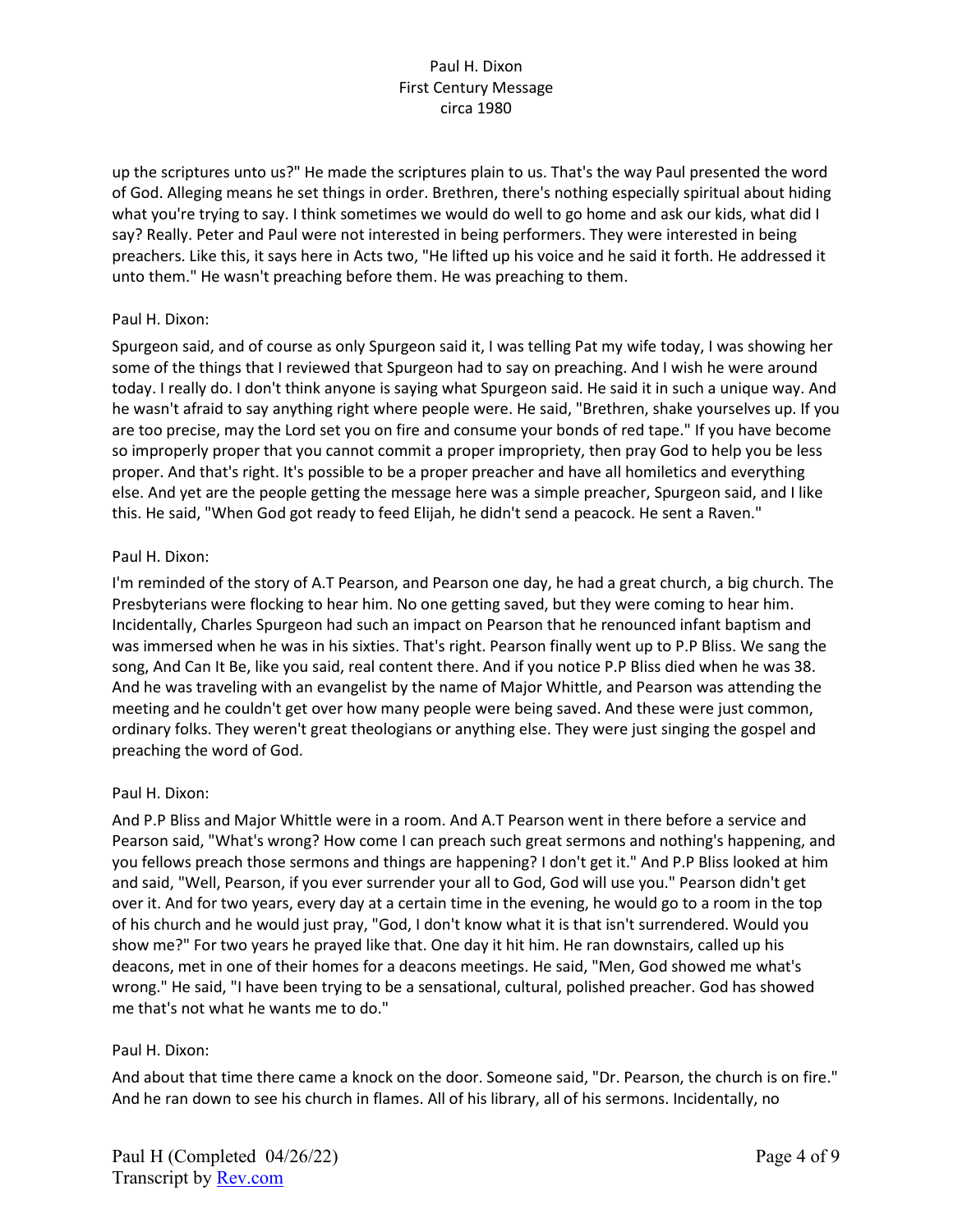reflection upon Dick Snavely and the work there in Calvary. You know what Dick told me? He called me. He said, "Paul, you won't believe this." He said, "I lost practically my whole library. When I finally got in there though," he said, "God, had spared 13 years of my sermons." He said, "I have them all. Thank God." He said, "Also the church records were spared." A.T Pearson had to move into another building. He started just preaching the word of God, not trying to impress anybody. He said, "I saw more people saved in the next 15 months than I'd seen saved in 15 years." Peter made much of simplicity.

### Paul H. Dixon:

I think we also ought to note, brethren, that be a simple preacher means many times being a short preacher. I don't mean in stature. I mean, in length of sermon. And some of you may be saying after a while, "Well, I wish he'd practiced what he preaches." But I don't know where we got the idea that God's blessing comes with length of sermon. Spurgeon said, "They used to listen to three and four hours of preaching back in the days of the Puritans." And he said, "They could take 16 ounces of theology," but he said, "Today, they can only take about an ounce." And if they could only take an ounce in Spurgeon's day, we'd better it in half in our day. Brethren, let's be simple preachers and get to the point and say what we have to say and make much of simplicity.

### Paul H. Dixon:

One day a mom and dad had been attending a revival meeting with the famous Southern Baptist preacher, Charles Brodman. And they were on their way home and the little nine year old boy looked up at his mom and said, "I don't think he's such a great preacher." She said, "Why not?" He said, "I understood everything he said." Peter made much of simplicity. Number two, Peter made much of the scriptures. Now I said, simple preaching, not shallow preaching. There's a difference. When I say simple preaching, I'm not saying that we stop putting content in our sermons. What I am saying is, brethren, let's take the content and boil it down so people can get it. I suppose, in my mind, the greatest, simple, yet profound preacher in our day as Warren Wiersbe. I think that man must have an unmeasurable IQ. You go to any pastor's conference, sit down with him and just listen to him and ask him about any book, if he's read it, and he has. And you start talking out a certain subject in that book and he'll say, "Oh yes, that's on page 200, about halfway down on that page." And yet when you listen to Warren Wiersbe preach and you realize how fresh this guy is, and he always has something to say. It's always simple, always simple. I'm not saying that it should be shallow. It must scriptural.

#### Paul H. Dixon:

Notice if you will, in this sermon, as we continue, that Peter beginning with the 16th verse begins to quote from the book of Joel, and he quotes Joel chapter two, verse 28 through 32. And then if you would go on into this sermon, you would find that he starts quoting from David in verse 25, when he quotes Psalm 16 versus eight through 11. There's little doubt that Peter was constantly using the word of God in his sermons. Let's note a few things just about some of these early men. Keep a finger in Acts two, because that's the basis of our consideration. But note Acts 8:25 please. "And they, when they had testified and preached the Word of the Lord, returned, they preached the book." Acts chapter 13, verse five. It says, "And when they were at Salamis, they preached the Word of God in the synagogues of the Jews." Acts 14, verse 25, "And when they had preached the word," Acts 15 verse 36, "And some days after Paul said unto Barnabas, let us go again and visit our brethren in every city where we have preached the Word of the Lord and see how they do." Acts chapter 17, verse 13, "But when the Jews of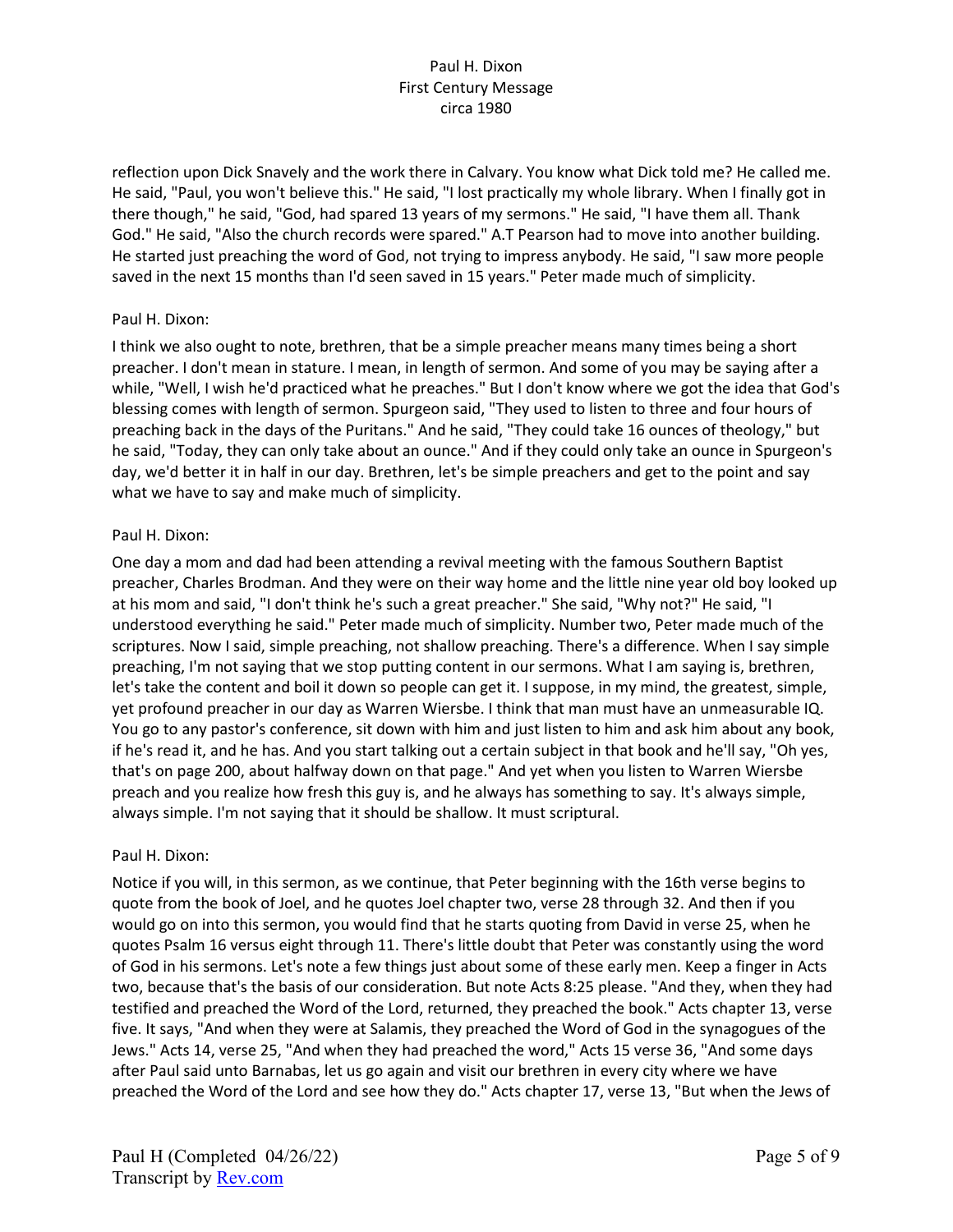Thessalonica had knowledge that the word of God was preached of Paul at Berea, they came through there also and stirred up the people."

# Paul H. Dixon:

Brethren, let's use illustrations. Let's use humor. Let's use anything we can to make the word of God simple. But after all, what we must primarily do is preach the word. Now I am not of the persuasion that just one particular type of preaching is the only way to preach the word. I appreciate the brethren who are expository preachers. And I must say that I believe that probably that is the best way to instruct people and to get them to know the word it is through expository preaching. I am sold on expository preaching, but I cannot buy the philosophy that's the only way to preach the word. Spurgeon was not an expository preacher. I don't care what anybody says. He was one of the best textual preachers who ever lived. You may want to preach the word topically. You may want to preach the word biography, but brethren, let's preach the word. They made much of simplicity. They made much of the scriptures.

#### Paul H. Dixon:

Number three, they made much of sin. You'll note back here in Acts chapter two, how Peter began preaching against sin. I mentioned this last night. I refresh the memory of those of you who were here, you begin preaching against sin by preaching a sovereign God. What we need today is for people to see the God of the Bible. And those of you were here last night, we went through this portion and we noticed how many times Peter referred to God. In Acts chapter two, verse 14 through 23, he just keeps honoring God and glorifying God, and telling that God is in control and God has designed this, and God's word is being fulfilled. This is where all evangelistic preaching must start is with God. I am weary of the philosophy that evangelistic preaching must not have doctrine. If there's any kind of preaching that must have doctrine, it must be evangelistic preaching. Could it be that the reason we have such shallow results is because we've been preaching such a shallow God? God help us.

# Paul H. Dixon:

Peter started with God. He declared God's greatness, God's power, God's glory. Paul said in Athens, "Him I declare unto you." If you want to read for yourself, the testimony of Paul sometime, look at Acts chapter 20, verse 17 through 21. He said, "I preached unto you God, repentance toward God and faith towards the Lord Jesus Christ." He said in I Thessalonians chapter one, verse nine and 10, "I rejoice that you have turned from your idols to the living God." When we preach the God of the Bible, people will begin to see their sin, and only then. Then, after preaching God, Peter started zeroing in on their sin with utter boldness. Look at verse 23. "Him, being delivered by the predeterminate counsel and for knowledge of God," speaking of Jesus, "Ye have taken and by wicked hands have crucified and slain." And he just zeroed in on them. And he said, you murdered Jesus Christ, you standing in the crowd this day. Notice again, if you will, right on down through this passage, how again and again, he accused them of crucifying the Son of God. Verse 36, "Therefore let all the house of Israel know assuredly that God had made that same Jesus, whom ye have crucified, both Lord and Christ."

# Paul H. Dixon:

If you'll look up from your Bibles for a minute, seems like repentance is a missing word in our vocabulary these days. I'm afraid that we have too many people deciding for Christ, who do not know that they've ever been lost. We have too many people who are making decisions and we wonder why they don't live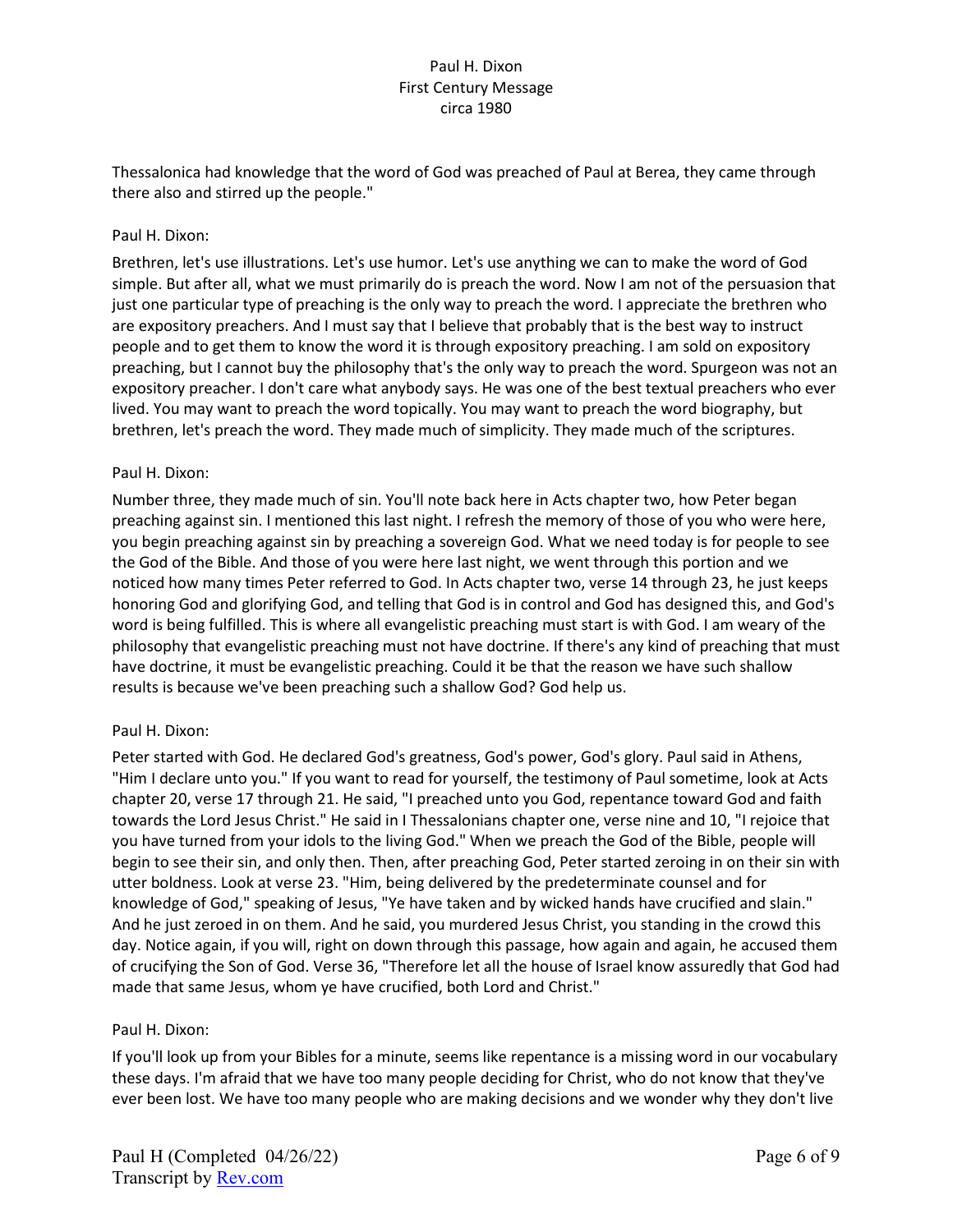for God who do not really know what the grace of God is, because they never knew they were walking the gang plank to hell. I think, as we look at America today, what we are realizing in America today is that America has rejected Jesus Christ. We've rejected Jesus Christ in our homes, and thus the homes have been destroyed. We've rejected Christ in our educational systems, thus the educational system is dominated by this worldly philosophy. We've rejected Christ in our financial matters, and thus the economic problems that we have in our land.

# Paul H. Dixon:

Many people today look at Watergate and look at the problems with former Vice President Agnew. And as I mentioned last night, the problems on the police force in Chicago, that's going on right now on the front pages of the Chicago Tribune, every day. And they look and they say, "Isn't that terrible? Look at what's going on at the top." Yeah, but look at what's going on at the bottom. This is just an indication of the utter immorality and the corruption and the sin that prevails in our land. And brethren, if we're going to really preach the message of God, we're going to have to make much of sin and preach sin as sin. Peter did it. We've got to do the same.

#### Paul H. Dixon:

It's only natural that when you begin to preach God and begin to preach sin, notice what happened in verse 32 through 35. "This Jesus hath God raised up, whereof we all are witness. Therefore being by the right hand of God exalted, having received of the Father of the promise of the Holy Ghost, he hath shed forth this which ye now see and here." He's the one who did this. He's the one who gave this Holy Spirit you're asking about. "David is now ascended unto the heavens: but he saith himself, The Lord said unto my Lord, sit down on my right hand until I make thy foes thy footstool." And he got to the judgment of God. And after he preached a holy God, a sovereign God, and started showing them their sin, he then said, this is the God who's going to judge you unless you repent. And the early preacher saturated their messages with the judgment of God, that must be the content of ours as well.

# Paul H. Dixon:

Out on the Texas Prairie, a young couple took a lovely little girl and tucked her in bed for the night. She was about six, beautiful with long, flowing blonde locks. And as a they tucked her in and kissed her good night, they walked over to the window, cracked it so she could get some fresh air, closed the door and went to their own bedroom. Sometime in that night while the little girl was sleeping, a rattlesnake crawled through that crack in the window, crossed that floor, and up on that little girl's bed. He was there on that bed coiled, just looking at that little girl. When all of a sudden, as a child will do, she turned during the night. And just that movement caused the snake to respond, and very quickly sank his fans into her little face. The next morning, the young couple came to get their little girl out. And as they walked into that bedroom, there was their daughter on that bed, her face was swollen and black. She was dead. And on that bed with this head swinging like a pendulum, his tongue flashing in and out, was that rattlesnake. You think about the hatred those parents had for that snake. And that's the hatred God has for sin. And brethren. If we're going to preach the first century message we're going to have to preach again sin.

Paul H. Dixon: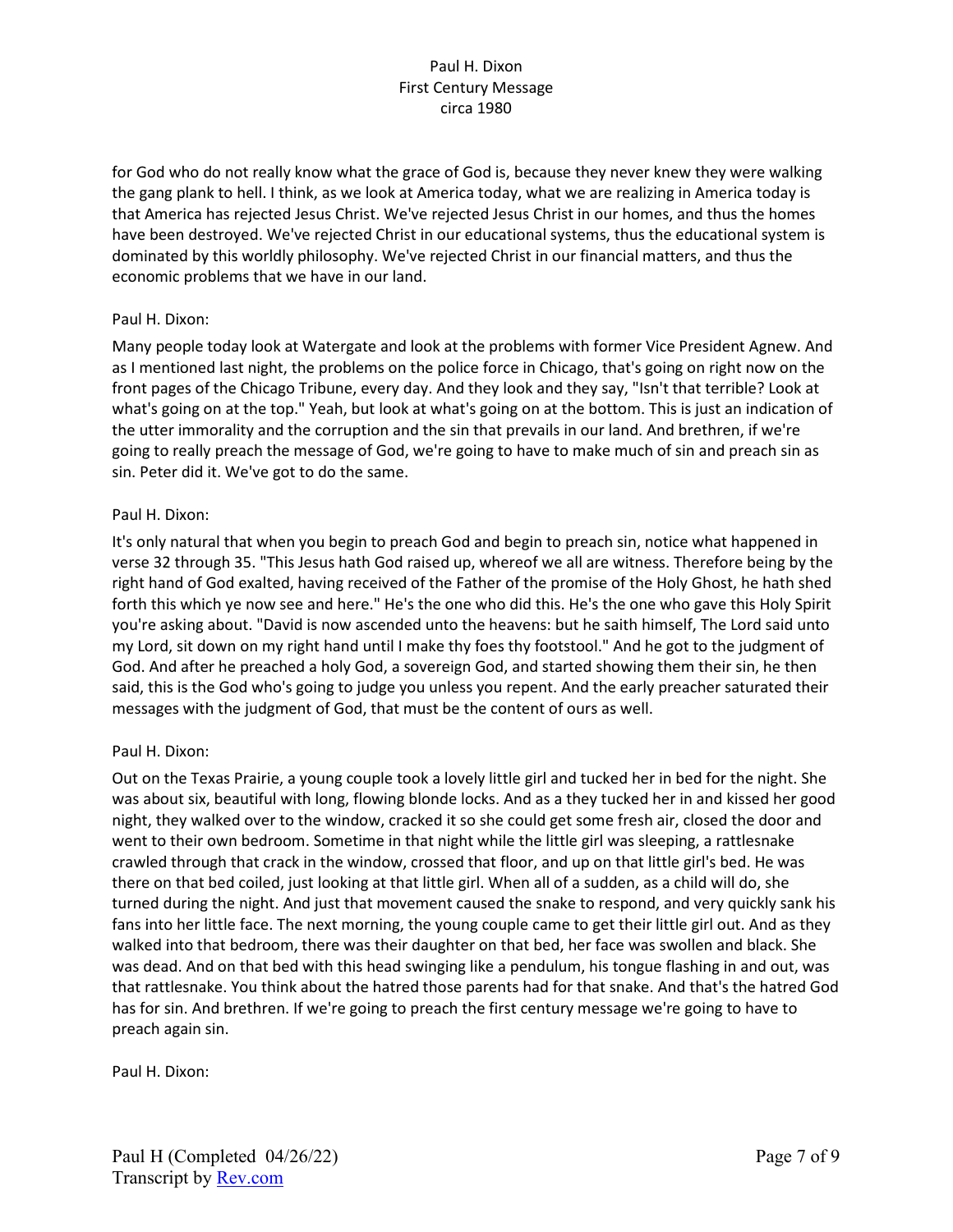Peter made much of simplicity and much of the scriptures, made much of sin. And in conclusion, he made much of the Savior. Verse 21 and 22, he says, "It shall come to pass that whosoever shall call on the name of the Lord shall be saved. Ye mean of Israel, hear these words, Jesus of Nazareth, a man approved of God." Now that's an interesting phraseology. Jesus of Nazareth. You go through the gospels and notice how many times this occurs, Jesus of Nazareth, Jesus of Nazareth. They said, "Can any good thing come out of Nazareth?" He preached his humanity. He preached his resurrection in verse 23 and 24. He preached his exaltation in verses 29 through 33. He immediately went to Jesus Christ and looked at him from every angle. This is such a short sermon. We could stand before our people and just read I,. And surely it would be over with in five minutes. And yet in those few minutes that he preached, he saturated his message with the son of God. Brethren, let's make it simple. Let's make it scriptural. Let's pray that it'll be with the convicting power of the Spirit of God as we preach against sin. But let's get to Jesus as fast as we can.

# Paul H. Dixon:

Probably many of you have heard the story, but it constantly challenges me of the young preacher who went on to an old divine, an old preacher in England. And after he preached the sermon, he said, "Well, what'd you think of it?" He said, "It was very poor." He said, "Why?" He said, "No Christ." "But," he said, "The text, Christ wasn't in the text." He said, "Young man, in all of England, every town and every city and every Hamlet has a road that leads to London." And he said, "So young man, every text of scripture is a highway that leads to the metropolis of Jesus Christ." He said, "I'll find Christ in that text someplace. And he said, "If I can't find him there, he said, I'll climb over every hedge, I'll crawl through every ditch to get the Jesus. Because if Jesus isn't in the sermon, then it's not going to accomplish anything."

Congregation:

Amen.

# Paul H. Dixon:

They made much of the Savior. We've got to start making more of the Savior in our lives. And we've got to start making more of the Savior in our sermons. When Peter made much of the Savior in his message, he stood there and the people interrupted him saying, "What must we do?" He didn't give the invitation. They gave it. And then he gave them a summon. He said, "You repent. You have a change of heart about your sin. You have a change of heart and mind about this God, this Christ you've rejected. You receive him as your Savior and as your Lord."And they did.

#### Paul H. Dixon:

I heard a sermon some time ago. It had to be the best sermon on Christ I've ever heard. It was by a black preacher at the Southern Baptist Convention, I believed as they gathered in Dallas, Texas. Bob Harrington, a friend of mine was in that convention. And he said, "Bob Harrington preached first. And can anybody imagine trying to follow Bob Harrington? I mean, he had those preachers laughing and crying and cheering." And of course those Southern Baptist fellas get quite emotional. I have some of these tapes and listen to them. And then of course there were thousands of them there. And he said, "Then this black preacher followed Harrington." He said, "I sat there and thought, oh man, this is going to be terrible. Nobody can follow Harrington." And as the tape goes, the sermon only lasted 22 minutes. I've never heard a sermon like it.